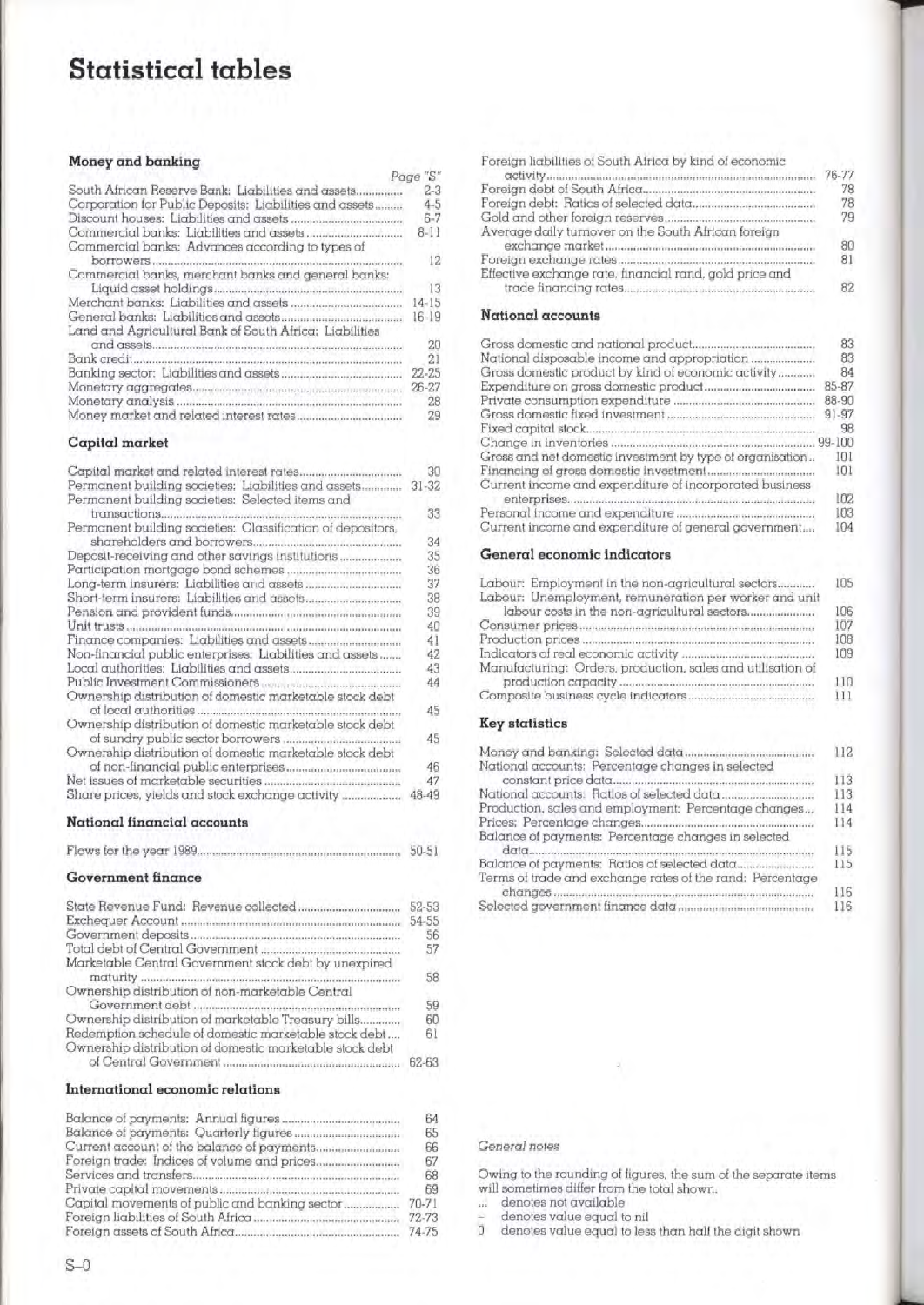# **Statistiese tabelle**

#### **Ge ld- en bankwese**

|                                                      | Bladsy "S"       |
|------------------------------------------------------|------------------|
| Suid-Afrikaanse Reserwebank: Laste en bates          | $2 - 3$          |
| Korporasie vir Openbare Deposito's: Laste en bates   | $4 - 5$<br>$6-7$ |
|                                                      | $8 - 11$         |
| Handelsbanke: Voorskotte volgens soorte leners       | 12               |
| Handelsbanke, aksepbanke en algemene banke: Besit    | $\frac{13}{2}$   |
| Aksepbanke: Laste en bates                           | $14 - 15$        |
|                                                      | $16 - 19$        |
| Land- en Landboubank van Suid-Afrika: Laste en bates | - 20             |
|                                                      | 21<br>$22 - 25$  |
|                                                      | $26 - 27$        |
|                                                      | 28               |
|                                                      | 29               |

# **Kapitaalmark**

|                                                        | 30        |
|--------------------------------------------------------|-----------|
|                                                        | $31 - 32$ |
| Permanente bouverenigings: Uitgesoekte poste en        |           |
|                                                        | 33        |
| Permanente bouverenigings: Indeling van deposante,     |           |
|                                                        | 34        |
| Depositonemende en ander spaarinstellings              | 35        |
|                                                        | 36        |
|                                                        | 37        |
|                                                        | 38        |
|                                                        | 39        |
| Effektetrusts                                          | 40        |
|                                                        | 41        |
| Nie-finansiële openbare ondernemings: Laste en bates   | 42        |
|                                                        | 43        |
|                                                        | 43        |
|                                                        | 44        |
| Binnelandse bemarkbare effekteskuld van plaaslike      |           |
| owerhede volgens besitter                              | 45        |
| Binnelandse bemarkbare effekteskuld van diverse leners |           |
| in openbare sektor volgens besitter                    | 45        |
| Binnelandse bemarkbare effekteskuld van nie-finansiële |           |
| openbare ondernemings volgens besitter                 | 46        |
|                                                        | 47        |
| Aandelepryse, opbrengskoerse en effektebeursaktiwiteit | 48-49     |
|                                                        |           |
|                                                        |           |

#### **Nasionale finansiEHe rekeninge**

|  | 50-51 |
|--|-------|
|--|-------|

#### **Staatsfinansies**

| Staatsinkomstefonds: Inkomste ingevorder                | $52 - 53$ |
|---------------------------------------------------------|-----------|
|                                                         | 54-55     |
|                                                         | 56        |
|                                                         | 57        |
| Bemarkbare effekteskuld van die Sentrale Regering       |           |
|                                                         | 58        |
| Nie-bemarkbare staatskuld van die Sentrale Regering     |           |
|                                                         | 59        |
|                                                         | 60        |
| Aflossingstabel van binnelandse bemarkbare effekteskuld | 61        |
| Binnelandse bemarkbare effekteskuld van die Sentrale    |           |
|                                                         | 62-63     |
|                                                         |           |

## **Internasionale ekonomiese verhoudinge**

|                                                 | 64        |
|-------------------------------------------------|-----------|
|                                                 | 65        |
|                                                 | 66        |
| Buitelandse handel: Indekse van volume en pryse | 67        |
|                                                 | 68        |
|                                                 | 69        |
| Kapitaalbewegings van openbare en banksektor    | 70-71     |
|                                                 | 72-73     |
|                                                 | 74-75     |
| Buitelandse laste van Suid-Afrika volgens tipe  |           |
| ekonomiese bedrywigheid                         | $76 - 77$ |

| Buitelandse skuld: Verhoudings van uitgesoekte         |     |
|--------------------------------------------------------|-----|
|                                                        | 78  |
|                                                        | 79  |
| Gemiddelde daaglikse omset op die Suid-Afrikaanse mark |     |
|                                                        | 80  |
| Wisselkoerse…………………………………………………………………………               | 81  |
| Effektiewe wisselkoers, finansiële rand, goudprys en   |     |
|                                                        | 82. |
|                                                        |     |

#### **N asionale rekeninge**

| Bruto binnelandse en nasionale produk                                                         | 83        |
|-----------------------------------------------------------------------------------------------|-----------|
| Nasionale beskikbare inkome en aanwending<br>Bruto binnelandse produk volgens tipe ekonomiese | 83        |
| bedrywigheid                                                                                  | 84        |
|                                                                                               | 85-87     |
| Private verbruiksbesteding                                                                    | 88-90     |
|                                                                                               | $91 - 97$ |
|                                                                                               | 98        |
|                                                                                               | 99-100    |
| Bruto en netto binnelandse investering volgens tipe                                           |           |
| organisasie                                                                                   | 101       |
| Finansiering van bruto binnelandse investering                                                | 101       |
| Lopende inkome en uitgawe van geïnkorporeerde                                                 |           |
|                                                                                               | 102       |
|                                                                                               | 103       |
| Lopende inkome en uitgawe van die algemene owerheid                                           | 104       |

### **Algemene ekonomiese aanwysers**

| Arbeid: Werkverskaffing in die nie-landbousektore    | 105 |
|------------------------------------------------------|-----|
| Arbeid: Werkloosheid, vergoeding per werker en       |     |
| 106<br>arbeidseenheidkoste in die nie-landbousektore |     |
| 107                                                  |     |
| 108                                                  |     |
| 109<br>Aanwysers van reële ekonomiese bedrywigheid   |     |
| Fabriekswese: Bestellings, produksie, verkope en     |     |
| 110                                                  |     |
| 111                                                  |     |

#### **Kerngegewens**

|                                                                                                                                                  | 12  |
|--------------------------------------------------------------------------------------------------------------------------------------------------|-----|
| Nasionale rekeninge: Persentasieveranderings in<br>uitgesoekte gegewens teen konstante pryse<br>Nasionale rekeninge: Verhoudings van uitgesoekte | 113 |
|                                                                                                                                                  | 113 |
| Produksie, verkope en werkverskaffing:                                                                                                           | 14  |
| Betalingsbalans: Persentasieveranderings in uitgesoekte                                                                                          | 14  |
|                                                                                                                                                  | 115 |
| Betalingsbalans: Verhoudings van uitgesoekte gegewens                                                                                            | 15  |
| Ruilvoet en wisselkoerse van die rand:                                                                                                           |     |
|                                                                                                                                                  | 16  |
|                                                                                                                                                  | 16  |

### *Algemene* opmerkings

Weens die afronding van syfers sal die som van die onderskeie poste soms verskil van die totaal wat aangetoon moet word. dui aan nie beskikbaar nie

dui aan 'n waarde gelyk aan nul ь

o dui aan waarde gelyk aan minder as die helfte van die eenheid aangetoon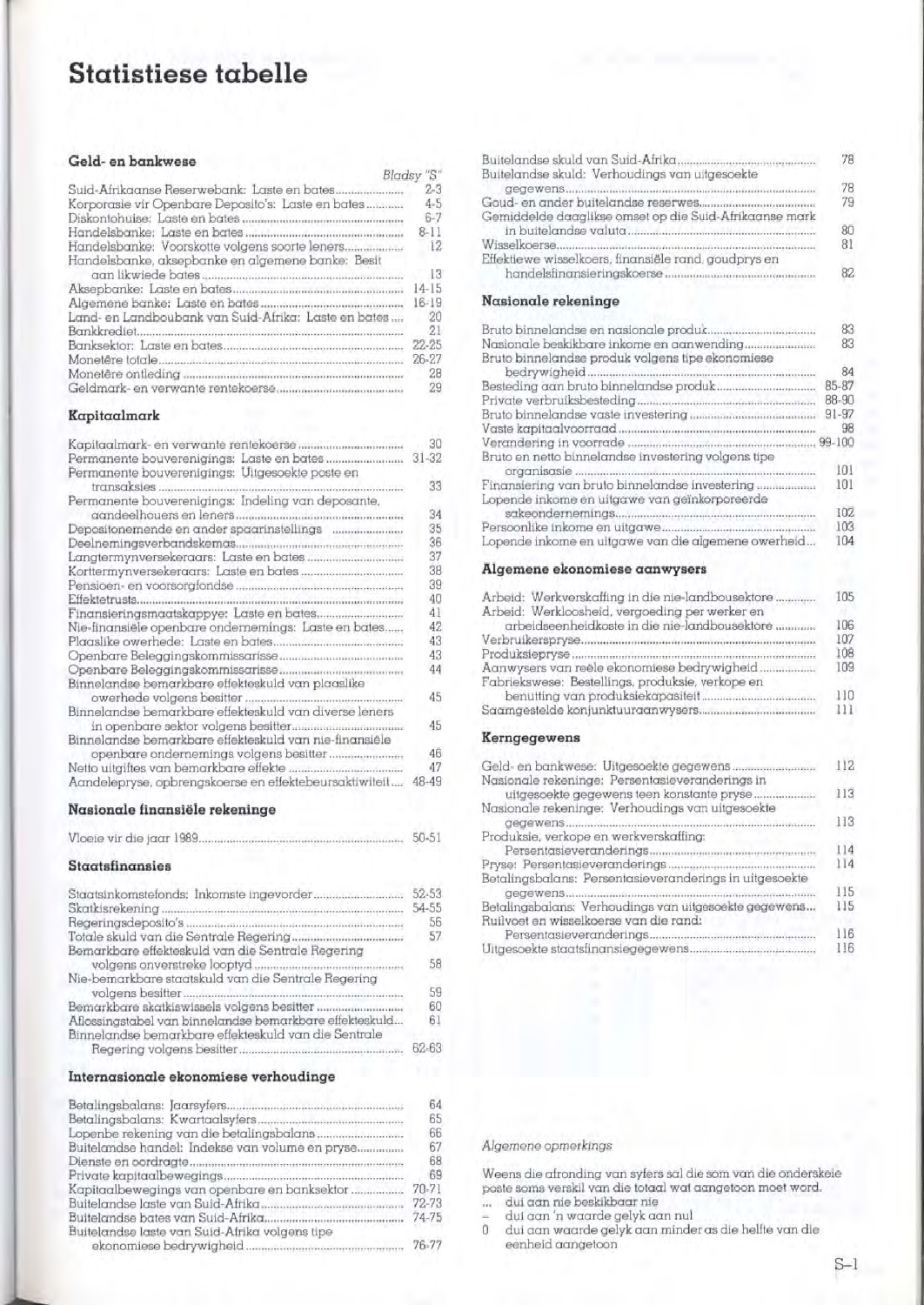#### NASION ALE **F1NANSIELE REKENINGE Vloeie vir die jaar 1989<sup>1</sup>** R miljoene

| Sektore                                                                                                                                                                                                                                                                                                   |                   | Buitelandse<br>soktor<br>Foreign<br>sector |          | Monetáre<br>owerheld<br>Monetary<br>authority. |                          | Ander<br>bankinstellings<br>Other banking<br>institutions |                       | Finansièle tussengangers / Financial intermediaries<br>Bouverenigings<br>en Posspaarbank<br>Building socie-<br>ties and P.O.<br>Savings Bank |               | Openbare<br>Beleggings-<br>kommissarisse<br>Public<br>Investment<br>Commisioners |                        | Versekeraars<br>en pensioen<br>fondso<br>Insurers and<br>Pension<br>funds |                  | Ander<br>fincmsièle<br>instellings<br>Other<br>financial<br>tristitutions |
|-----------------------------------------------------------------------------------------------------------------------------------------------------------------------------------------------------------------------------------------------------------------------------------------------------------|-------------------|--------------------------------------------|----------|------------------------------------------------|--------------------------|-----------------------------------------------------------|-----------------------|----------------------------------------------------------------------------------------------------------------------------------------------|---------------|----------------------------------------------------------------------------------|------------------------|---------------------------------------------------------------------------|------------------|---------------------------------------------------------------------------|
| Transaksieposte                                                                                                                                                                                                                                                                                           | tom               | â                                          | 医        | û                                              | $\frac{B}{S}$            | $\frac{A}{U}$                                             | <b>S</b>              | 츕                                                                                                                                            | $\frac{B}{S}$ | û                                                                                | ts co                  | â                                                                         | $\frac{B}{S}$    | û                                                                         |
| 02. Voorsiening vir waardevermindering                                                                                                                                                                                                                                                                    | $-3.108$          |                                            | 337<br>8 | 54                                             | 1424<br>102              | 369                                                       | 206                   | 79                                                                                                                                           |               |                                                                                  | 450<br>581             | 4 25 2                                                                    | 20<br>810        | 270                                                                       |
| 05. Finansieringsoorskot (+)<br>06. Netto finansiële beleggingsoorskot                                                                                                                                                                                                                                    | $-3108$           | $-3108$                                    | 291      | 291                                            | 1 157                    | 1 157                                                     | 127                   | 127                                                                                                                                          |               |                                                                                  | $-3221$                | $-3221$                                                                   | 560              | 560                                                                       |
| 08. Finansièle laste (Totaal B 9 - 33)<br>07. Finansièle bates (Totaal A 9 - 33)                                                                                                                                                                                                                          | 2214              | $-894$                                     | 8 0 6 6  | 8357                                           | 29 427                   | 30 584                                                    | 3034                  | 3161                                                                                                                                         | 3978          | 3978                                                                             | 28 558                 | 25 337                                                                    | 1412             | 1972                                                                      |
| 09. Goud- en ander buitelandse reserwes.<br>10. Kontant en onmiddellike opeisbare<br>deposito's by monetere instellings <sup>2</sup><br>11. Ander kort- en middeltermyn-<br>deposito's by monetere instellings <sup>2</sup><br>12. Langtermyndeposito's by monetêre<br>14. Deposito's by ander finansiële | 199<br>3          | 509<br>327<br>$-61$                        | 7464     | 384<br>8<br>42<br>20                           | 3 1 5 3<br>18 808<br>384 | $-185$<br>1530<br>$-482$                                  | 105<br>2 3 6 3<br>745 | $-145$<br>-1<br>$-24$                                                                                                                        |               | $-311$                                                                           |                        | 1 3 9 3<br>2639<br>6<br>90                                                | 305              | 245<br>127                                                                |
| 15. Deposito's by ander instellings<br>18. Lenings en voorskotte van<br>19. Handelskrediet en ander korttermyn-                                                                                                                                                                                           |                   | $-1552$<br>$-2016$                         |          | 18<br>695                                      | 615                      | 491<br>18798                                              | $-162$                | 325<br>10                                                                                                                                    | 3978          | 1 473<br>1558                                                                    | 402                    | 4 4 6 5<br>-6<br>397                                                      | 78<br>2          | $-12$<br>-5<br>-330                                                       |
| 21. Langtermynstaatseffekte<br>22. Nie-bemarkbare obligasies van die<br>23. Effekte van plaaslike owerhede<br>24. Effekte van openbare ondernemings                                                                                                                                                       | 1428              | 531<br>127<br>$-244$                       | 1 306    | 390<br>432<br>$-259$<br>$-1109$<br>-8          | $-31$                    | 1028<br>2877<br>364<br>26<br>283                          |                       | 287<br>498<br>$-20$<br>-79                                                                                                                   |               | 1 3 2 8<br>302<br>$-49$<br>$-323$                                                | 1461                   | 1 480<br>1482<br>2<br>310<br>$-1577$                                      | $-144$<br>$-205$ | -548<br>47<br>$-79$<br>-22<br>53                                          |
| 25. Ander skuldbriewe en voorkeur-<br>27. Buitelandse tak-/hoofkantoorsaldo's<br>30, Ledebelang in lewensversekerings-                                                                                                                                                                                    | 545<br>$-4$<br>43 | $-754$<br>21<br>1856                       |          | 60                                             | $-54$                    | $-440$<br>67                                              | $-20$                 | $-35$<br>62<br>1673                                                                                                                          |               |                                                                                  | 2011<br>926<br>6<br>67 | 1615<br>12 139<br>50<br>510                                               | 41<br>535<br>187 | 107<br>296<br>1686<br>473                                                 |
| 31. Bedrae ontvangbaar/betaalbaar<br>33. Sluitpos (saam met pos 32)                                                                                                                                                                                                                                       |                   | $-1190$                                    | $-704$   | 7720                                           | 6552                     | 6 2 2 6                                                   | 45<br>-46             | 610                                                                                                                                          |               |                                                                                  | 23 202<br>43<br>440    | 81<br>261                                                                 | $-4$<br>659      | 27<br>-93                                                                 |

 $\overline{B}$  = Bronne  $A$  = Aanwendings

KB301

n regamewe bedrag au op 'n athame in daardie betrokke pos. In die geval van laste (bronne) dui dit op 'n afname in die beskikbare bron van fondse en by bates (aanwendings) op 'n<br>Watmlik S.A Reserwebank, Korporasie vir Open